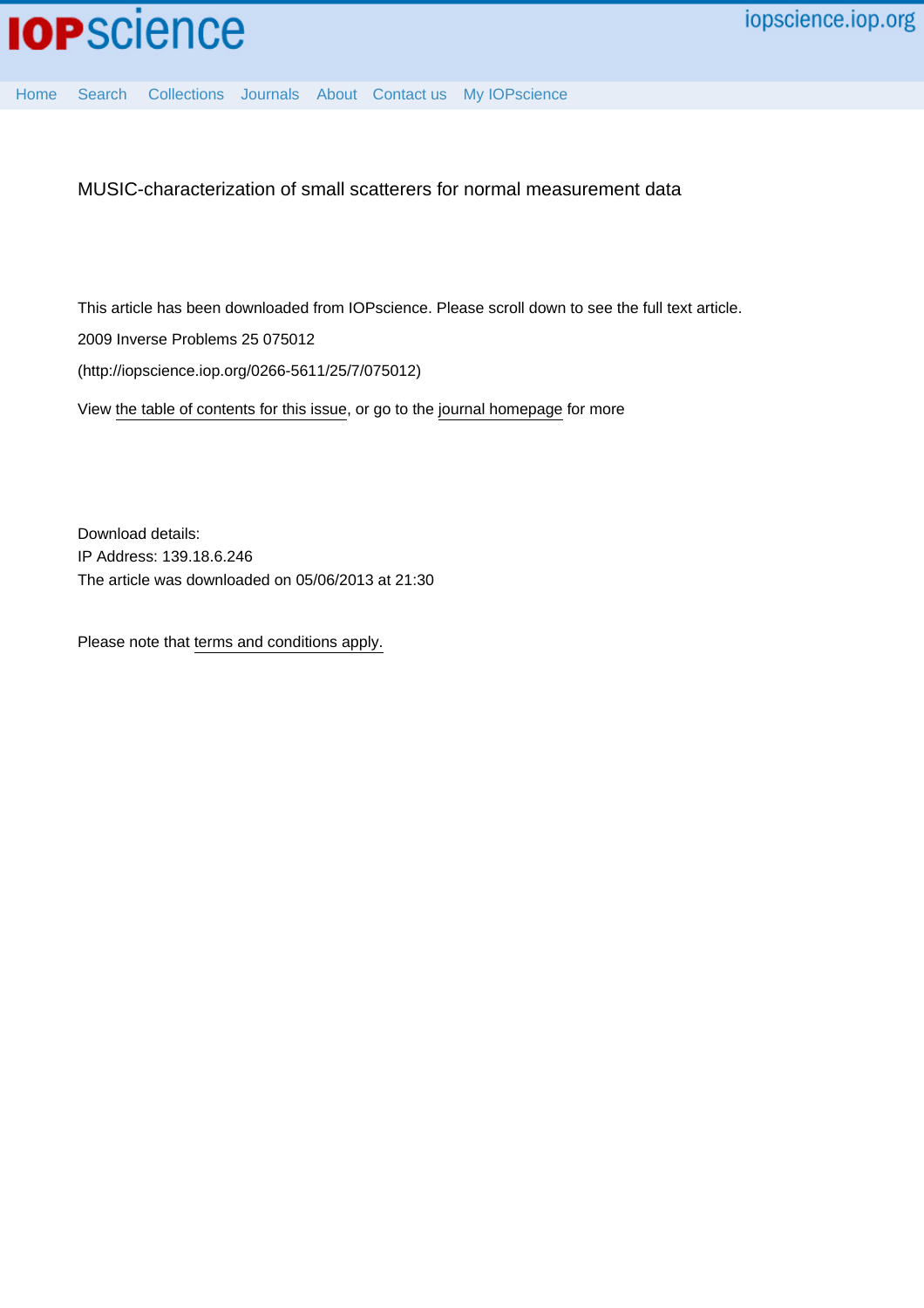# **MUSIC-characterization of small scatterers for normal measurement data**

# **Roland Griesmaier**<sup>1</sup> **and Martin Hanke**<sup>2</sup>

<sup>1</sup> Department of Mathematical Sciences, University of Delaware, Newark, DE 19716, USA

<sup>2</sup> Institut für Mathematik, Johannes Gutenberg-Universität, 55099 Mainz, Germany

E-mail: [griesmai@math.udel.edu](mailto:griesmai@math.udel.edu) and [hanke@math.uni-mainz.de](mailto:hanke@math.uni-mainz.de)

Received 5 May 2009, in final form 22 May 2009 Published 18 June 2009 Online at [stacks.iop.org/IP/25/075012](http://stacks.iop.org/IP/25/075012)

#### **Abstract**

We investigate the reconstruction of the positions of a collection of small metallic objects buried beneath the ground from measurements of the vertical component of scattered fields corresponding to vertically polarized dipole excitations on a horizontal two-dimensional measurement device above the surface of the ground. A MUSIC reconstruction method for this problem has recently been proposed by Iakovleva *et al* (2007 *IEEE Trans. Antennas Propag.* **55** 2598). In this paper, we give a rigorous theoretical justification of this method. To that end we prove a characterization of the positions of the scatterers in terms of the measurement data, applying an asymptotic analysis of the scattered fields. We present numerical results to illustrate our theoretical findings.

(Some figures in this article are in colour only in the electronic version)

### **1. Introduction**

We investigate a MUSIC method to detect a collection of small metallic objects buried in the subsoil from near field measurements of time-harmonic electromagnetic fields above the surface of the ground. One possible application we have in mind is the detection of buried land mines using a multi-static measurement device that contains a grid of coils to excite and measure electromagnetic waves. Our assumption on the size of the scatterers is motivated by the fact that metal components contained in land mines are usually tiny (with diameters of few centimeters at most), while metal detectors for humanitarian demining often work at very low frequencies (cf [\[10](#page-11-0)]) corresponding to wavelengths in the order of kilometers.

As a simplified mathematical model we consider an unbounded two-layered background medium representing air and soil, respectively, with finitely many small perfectly conducting

0266-5611/09/075012+12\$30.00 © 2009 IOP Publishing Ltd Printed in the UK 1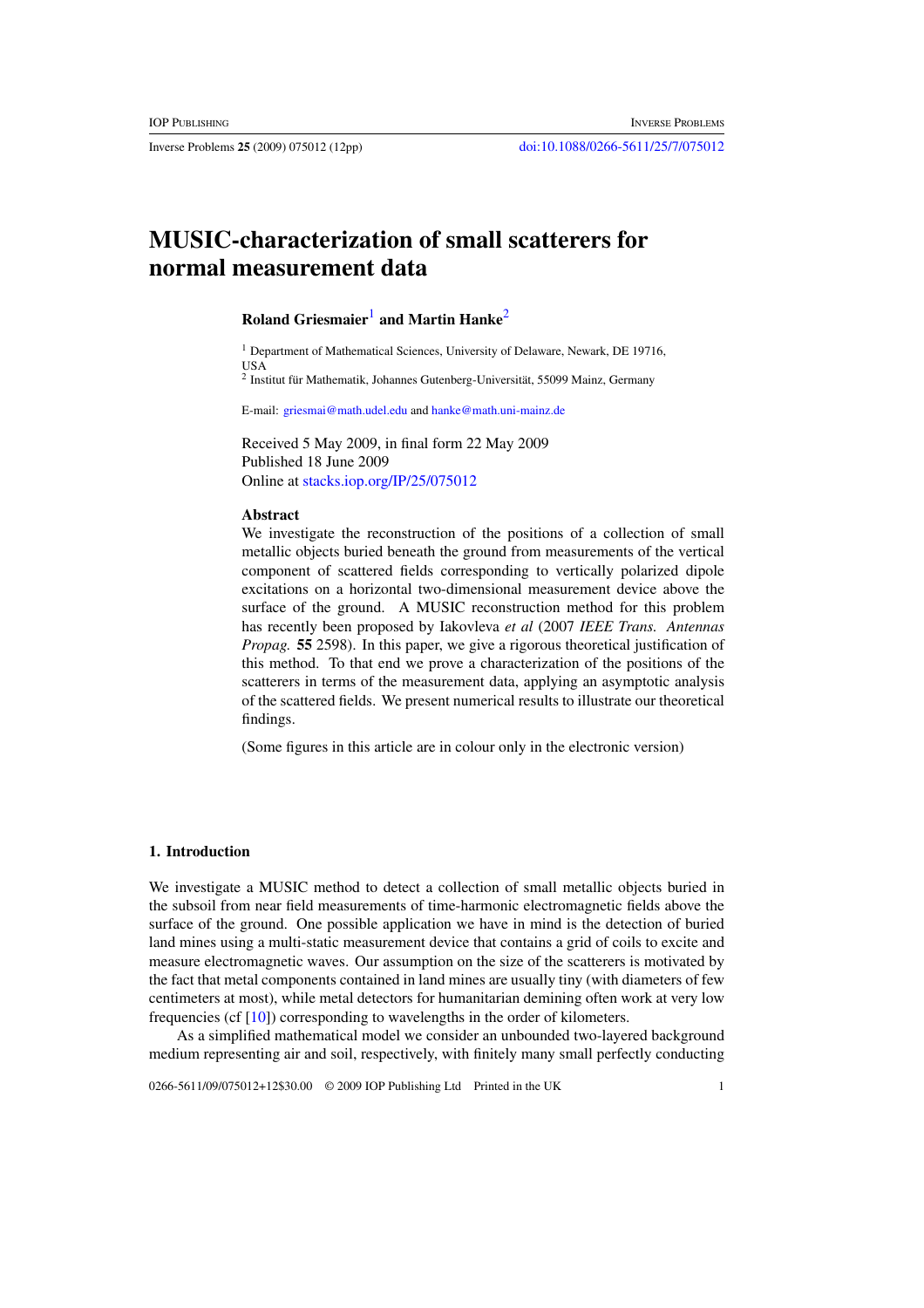scatterers buried in the soil, and an idealized measurement device operating above the ground. This device provides the sources for the incident fields and is measuring the corresponding scattered fields. The goal of the inverse problem is to recover the number and the positions of the unknown scatterers.

To this end we consider a MUSIC method. This is a non-iterative reconstruction algorithm for inverse scattering problems that is particularly adapted to the reconstruction of small or point-like scatterers, and has proved to be comparatively robust, even in the presence of noisy data. Starting with the work by Devaney [\[16](#page-12-0)], MUSIC methods have been studied by various authors, e.g., in  $[2-5, 8, 9, 12, 18-21, 23]$  $[2-5, 8, 9, 12, 18-21, 23]$  $[2-5, 8, 9, 12, 18-21, 23]$  $[2-5, 8, 9, 12, 18-21, 23]$  $[2-5, 8, 9, 12, 18-21, 23]$  $[2-5, 8, 9, 12, 18-21, 23]$  $[2-5, 8, 9, 12, 18-21, 23]$  $[2-5, 8, 9, 12, 18-21, 23]$ . Following Brühl *et al* [\[9](#page-11-0)], a rigorous foundation of these methods can be based on an asymptotic analysis of the scattered fields as the size of the scatterers tends to zero. It turns out that the leading order term in the asymptotic expansion of the scattered fields is a superposition of dipole fields with singularities at the positions of the scatterers. This enables the development of a binary criterion to decide whether a given point in the region of interest supports such an infinitesimal scatterer or not—using only the measured data as input. An excellent introduction into this field can be found in the books by Ammari and Kang [\[6,](#page-11-0) [7\]](#page-11-0).

We mention that similar arguments can be used to justify so-called factorization methods and linear sampling methods for the reconstruction of the full shape of objects of arbitrary (not necessarily small) size from scattering data (cf, e.g.,  $[11, 24]$  $[11, 24]$  $[11, 24]$  $[11, 24]$  for surveys on these methods). The relation between these methods and the MUSIC methods has been pointed out in [\[1](#page-11-0), [12](#page-11-0), [19](#page-12-0), [23](#page-12-0)].

The asymptotic analysis of the electromagnetic scattering problem of infinitesimal scatterers in two-layered background media, i.e., the direct problem, has been carried out in [\[19](#page-12-0)]. In this paper one can also find a MUSIC method for a corresponding inverse problem, using the full three-dimensional traces of the scattered magnetic fields as data, for every possible (vector valued) magnetic source supported on this device.

From a practical point of view, however, it is desirable to reduce this large amount of measured data. For example, Iakovleva *et al* [\[21\]](#page-12-0) have recently presented a MUSIC method for a modification of the above inverse problem, which only uses

- (i) incident fields whose polarization is perpendicular to the device;
- (ii) measurements of the normal component of the scattered fields.

This setup mimicks a multi-static measurement device of several coils that are mounted parallel to the surface of ground.

In this work we provide a theoretical foundation of the method from [\[21](#page-12-0)], and we prove that the positions of the infinitesimal scatterers can be recovered from the given normal measurement data. Although we can utilize the asymptotic analysis from [\[19](#page-12-0)] of the forward problem to achieve our goal, the techniques from [\[19\]](#page-12-0) for treating the inverse problem considered there break down for the particular setting of  $[21]$ . We therefore need to develop a somewhat different line of argument instead. Our findings nicely support and complement the results from [\[21](#page-12-0)], in particular those concerning the structure of the singular value decomposition of the associated multi-static response matrix.

The outline of this paper is as follows. In section [2,](#page-3-0) we describe the mathematical model for the scattering and measurement process we are going to use and summarize the results of the asymptotic analysis from [\[19\]](#page-12-0). Then we develop the theoretical foundation of the MUSIC method for normal excitations and measurements in section [3.](#page-4-0) Finally, in section [4,](#page-7-0) we formulate the reconstruction algorithm and provide numerical examples to further illustrate the performance of this method. We also compare these results to numerical results from [\[19](#page-12-0), [20](#page-12-0)], which utilize fully three-dimensional excitations and measurements.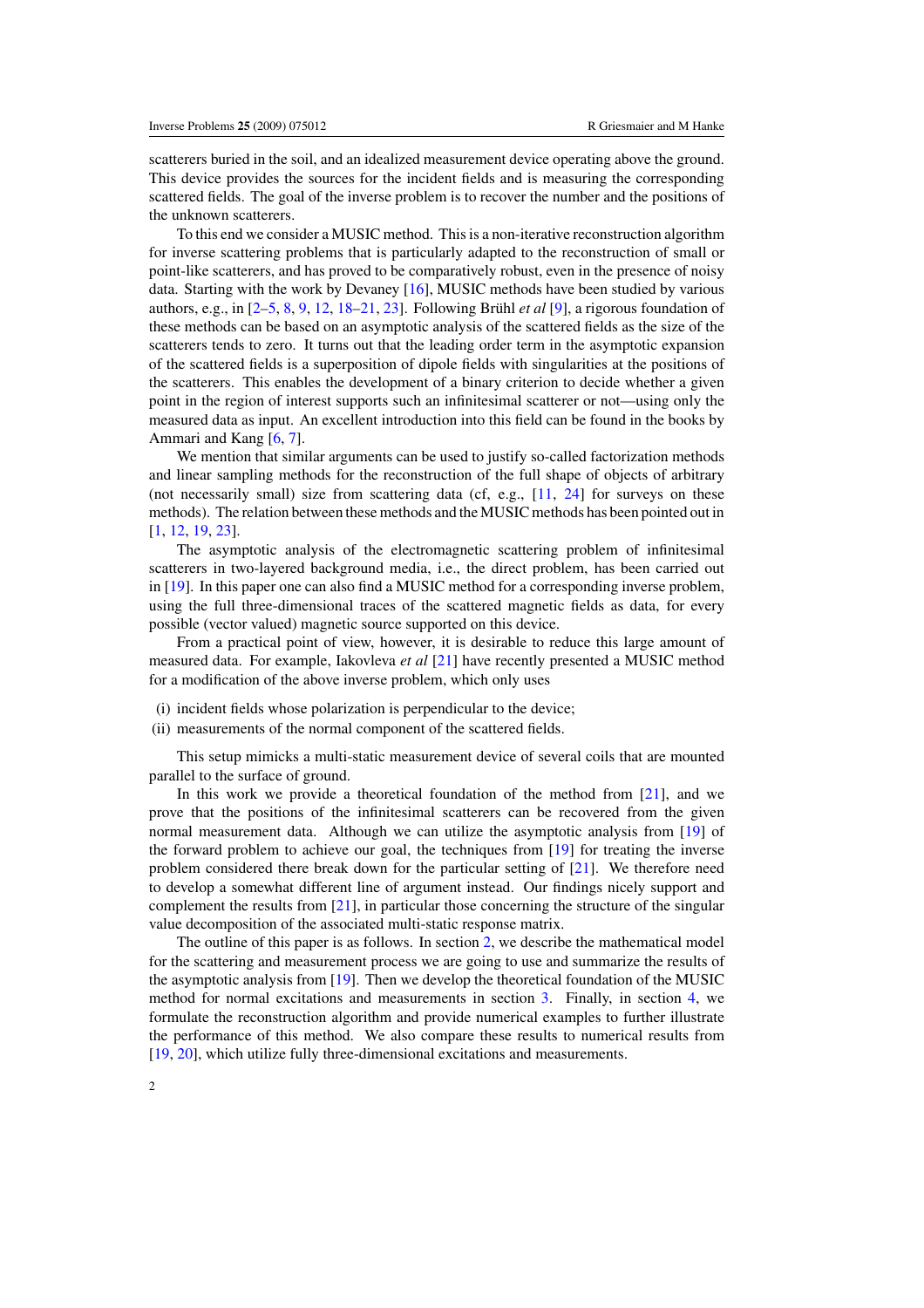#### <span id="page-3-0"></span>**2. The direct scattering problem**

The mathematical setting of our direct scattering problem is the same as in [\[19](#page-12-0), [20\]](#page-12-0): we consider a two-layered medium  $\mathbb{R}^3 = \mathbb{R}^3_+ \cup \Sigma_0 \cup \mathbb{R}^3_+$ , where  $\Sigma_0 := \{x \in \mathbb{R}^3 \mid x_3 = 0\}$ corresponds to the surface of ground and the two half spaces  $\mathbb{R}^3_+$  and  $\mathbb{R}^3_-$  above and below  $\Sigma_0$ represent air and soil, respectively. Both half spaces are assumed to be filled with homogeneous isotropic materials such that the electric permittivity *ε* and the magnetic permeability *μ* are given by

$$
\varepsilon(x):=\begin{cases} \varepsilon_+,&x\in\mathbb{R}^3_+,\\ \varepsilon_-,&x\in\mathbb{R}^3_+, \end{cases}\qquad \mu(x):=\begin{cases} \mu_+,&x\in\mathbb{R}^3_+,\\ \mu_-,&x\in\mathbb{R}^3_-, \end{cases}
$$

where  $\varepsilon_+$  and  $\mu_{\pm}$  are positive, whereas  $\varepsilon_-$  may be complex with  $\text{Re}(\varepsilon_-) > 0$  and  $\text{Im}(\varepsilon_-) \geq 0$ to allow for conductive soils.

Throughout we study time-harmonic electromagnetic waves with an angular velocity  $\omega > 0$ , which are governed by the reduced Maxwell equations

$$
\operatorname{curl} H + \mathrm{i}\omega \varepsilon E = 0, \quad \operatorname{curl} E - \mathrm{i}\,\omega \mu H = 0. \tag{1}
$$

The associated (discontinuous) wave number is

$$
k := \omega \sqrt{\varepsilon \mu} = \begin{cases} k_+, & x \in \mathbb{R}^3_+, \\ k_-, & x \in \mathbb{R}^3_-, \end{cases}
$$

with  $k_+ \in \mathbb{R}, k_+ > 0$ , and Im $(k_-) \ge 0$ . Solutions to (1) satisfying the Silver–Müller radiation condition

$$
\int_{\partial B_R} \left| \frac{x}{R} \times H(x) + \left( \frac{\varepsilon(x)}{\mu(x)} \right)^{1/2} E(x) \right|^2 ds(x) = o(1) \quad \text{as} \quad R \to \infty,
$$
\n(2)

where  $B_R$  denotes the ball of radius  $R$  around the origin, are called radiating solutions.

We suppose that a finite collection of small perfectly conducting objects is buried in the lower half space. Each of these scatterers is assumed to have the form  $D_{\delta,l}$  :=  $z_l + \delta B_l$ ,  $1 \leq l \leq p$ , where  $z_l \neq z_j$  for  $l \neq j$  and  $B_l \subset \mathbb{R}^3$  is a bounded simply connected domain with a smooth, connected boundary. We refer to  $z_l \in \mathbb{R}^3_-$  as the *position* of the scatterer *D* $_{δ,l}$ , and to the value of  $δ > 0$  as its *size*. We assume  $δ$  to be small enough such that the individual scatterers do not overlap. The union of all scatterers is denoted by  $D_{\delta} := \bigcup_{l=1}^{p} D_{\delta,l}$ .

The scattering of an incident wave  $(E^i, H^i)$  by these objects is modeled by an exterior boundary value problem for Maxwell's equations (1) in  $\mathbb{R}^3 \setminus \overline{D_\delta}$  for the scattered wave  $(E^s, H^s)$ subject to the boundary condition  $\nu \times E^s|_{\partial D_\delta} = -\nu \times E^i|_{\partial D_\delta}$  and the Silver–Müller radiation condition (2) (see, e.g., Monk [\[27](#page-12-0)]).

In contrast to [\[19](#page-12-0), [20\]](#page-12-0) we restrict our attention to a constrained set of incident fields, namely magnetic fields that are generated by *vertically polarized* magnetic dipole distributions on a relatively open bounded domain  $\mathcal{M} \subset \Sigma_d := \{ x \in \mathbb{R}^3_+ \mid x_3 = d \}$  in the upper half space, i.e., for some fixed  $d > 0$ . We think of M as the location of a multi-static measurement device that consists of a sufficiently large number of coils in horizontal alignment: our numerical examples in section [4](#page-7-0) allude to a setup with 36 coils.

The incident electromagnetic field can thus be written in  $\mathbb{R}^3 \setminus \mathcal{M}$  as

$$
\boldsymbol{H}^{i} := k_{+}^{2} \int_{\mathcal{M}} \varphi(\boldsymbol{y}) \mathbb{G}^{m}(\cdot, \boldsymbol{y}) e_{3} \, \mathrm{d}s(\boldsymbol{y}), \qquad \boldsymbol{E}^{i} := -\frac{1}{\mathrm{i}\omega\varepsilon} \operatorname{curl} \boldsymbol{H}^{i}, \tag{3}
$$

where  $\varphi \in L^2(\mathcal{M}; \mathbb{C})$  is the (scalar valued) dipole density and  $e_3 := (0, 0, 1)^\top$  represents the vertical polarization of the magnetic dipoles. Here, G*<sup>m</sup>* denotes the magnetic dyadic Green's function, i.e., the (distributional) solution of

$$
\operatorname{curl}_x \frac{1}{\varepsilon(x)} \operatorname{curl}_x \mathbb{G}^m(x, y) - \omega^2 \mu(x) \mathbb{G}^m(x, y) = \frac{1}{\varepsilon(x)} \delta(x - y) \mathbb{I}_3,
$$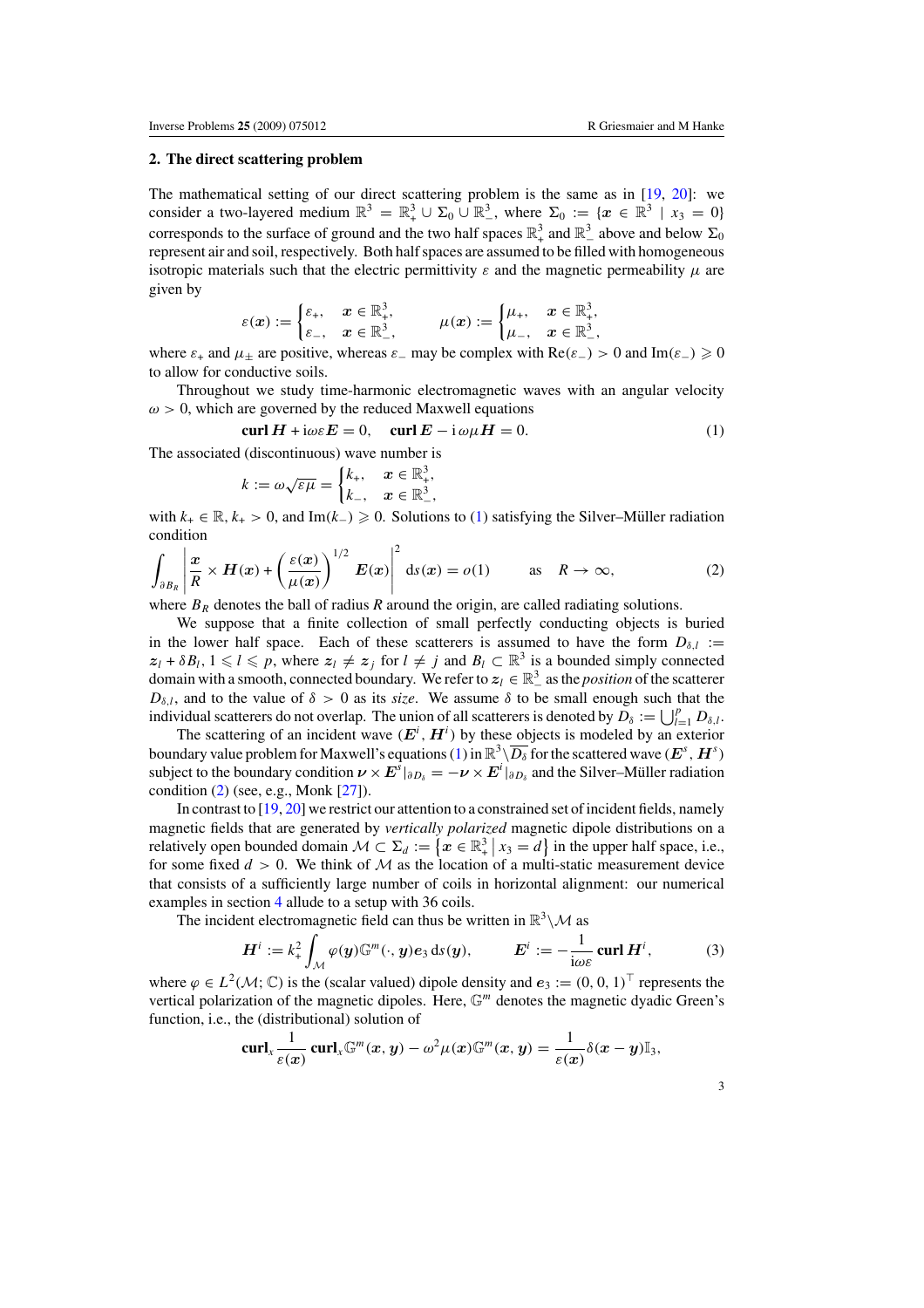<span id="page-4-0"></span> $x, y \in \mathbb{R}^3$ , where  $\mathbb{I}_3$  denotes the 3  $\times$  3 identity matrix, together with appropriate Silver–Müller radiation conditions similar to [\(2\)](#page-3-0). The electric dyadic Green's function  $\mathbb{G}^e$  is defined by the same equations, but with  $\varepsilon$  and  $\mu$  interchanged.

The other difference to the setting in  $[19, 20]$  $[19, 20]$  $[19, 20]$  $[19, 20]$  concerns the measured quantities: while the full (3D) scattered fields are measured in [\[19,](#page-12-0) [20\]](#page-12-0), here we only consider the normal trace of the magnetic field  $H^s$  on M, in agreement with our modeling assumption that the coils are all mounted horizontally. Accordingly we introduce the measurement operator

$$
G_{\delta,n}:L^2(\mathcal{M};\mathbb{C})\to L^2(\mathcal{M};\mathbb{C}),\qquad G_{\delta,n}\varphi=e_3\cdot H^s|_{\mathcal{M}}.
$$

In the following, we refer to this measurement setup as normal excitations and measurements, and to the corresponding measurement data as *normal measurement data*.

Note that these normal measurement data can be viewed as a Galerkin projection of the full 3D measurement operator  $G_{\delta}$  considered in [\[19,](#page-12-0) (3.7)], i.e.,

$$
G_{\delta,n}\varphi=e_3\cdot G_{\delta}(\varphi e_3).
$$

As such the asymptotic expansion of the normal measurement data as  $\delta \rightarrow 0$  (i.e., as the scatterers  $D_{\delta,l}$  shrink to the points  $z_l$ ,  $l = 1, \ldots, p$  follows readily from [\[19](#page-12-0), (3.7)].

**Theorem 2.1.** Assume that  $\varphi \in L^2(\mathcal{M}; \mathbb{C})$  and let  $H^i$  be the corresponding incident field *from [\(3\)](#page-3-0). Then there exist symmetric and positive-definite matrices*  $\mathbb{M}_{B_1}^0, \ldots, \mathbb{M}_{B_p}^0 \in \mathbb{R}^{3 \times 3}$ and  $\mathbb{M}_{B_1}^\infty,\ldots,\mathbb{M}_{B_p}^\infty\in\mathbb{R}^{3\times 3}$ , called magnetic and electric polarizability tensors corresponding *to*  $B_1, \ldots, B_p$ *, respectively, such that* 

$$
\left\| G_{\delta,n} \varphi - \delta^3 \sum_{l=1}^p e_3 \cdot \left( -k_-^2 \mathbb{G}^m(\cdot,z_l) \mathbb{M}_{B_l}^0 \mathbf{H}^i(z_l) + \frac{\mu_-}{\mu_+} \operatorname{curl}_x \mathbb{G}^e(\cdot,z_l) \mathbb{M}_{B_l}^\infty \operatorname{curl} \mathbf{H}^i(z_l) \right) \right\|_{L^2(\mathcal{M};\mathbb{C})} \leq C \delta^4 \| \varphi \|_{L^2(\mathcal{M};\mathbb{C})},\tag{4}
$$

 $as \delta \rightarrow 0$ , where the constant  $C > 0$  is independent of  $\delta$  and  $\varphi$ .

As usual, in (4) vector operators operate on matrices column by column.

#### **3. Characterization of the scatterers in terms of normal measurement data**

We are now going to use the asymptotic expansion (4) to characterize the positions of the scatterers in terms of normal measurement data. While this goal is similar to the one in [\[19\]](#page-12-0), we emphasize that the proofs from [\[19\]](#page-12-0), which rely on unique continuation results for solutions of boundary and transmission problems for Maxwell's equations, do not apply here. Rather, we have to use a different approach, which is based on the scalar Helmholtz equation for the vertical component of the magnetic field.

To begin with, we define the operator  $T_n: L^2(\mathcal{M}; \mathbb{C}) \to L^2(\mathcal{M}; \mathbb{C})$ ,

$$
T_n\varphi=\sum_{l=1}^p e_3\cdot\left(-k^2_-\mathbb{G}^m(\cdot,z_l)\mathbb{M}_{B_l}^0H^i(z_l)+\frac{\mu_-}{\mu_+}\operatorname{curl}_x\mathbb{G}^e(\cdot,z_l)\mathbb{M}_{B_l}^\infty\operatorname{curl} H^i(z_l)\right),
$$

by the leading order term of the asymptotic expansion (4). This operator can be factorized in the form  $T_n = R_n M R_n^T$ , where  $R_n : \mathbb{C}^{3 \times 2p} \to L^2(\mathcal{M}; \mathbb{C})$  is defined by

$$
R_n a = k_-^2 \sum_{l=1}^p e_3 \cdot \left( \mathbb{G}^m(\cdot, z_l) a_l + \frac{\mu_-}{\mu_+} \operatorname{curl}_x \mathbb{G}^e(\cdot, z_l) a_{p+l} \right), \tag{5}
$$

4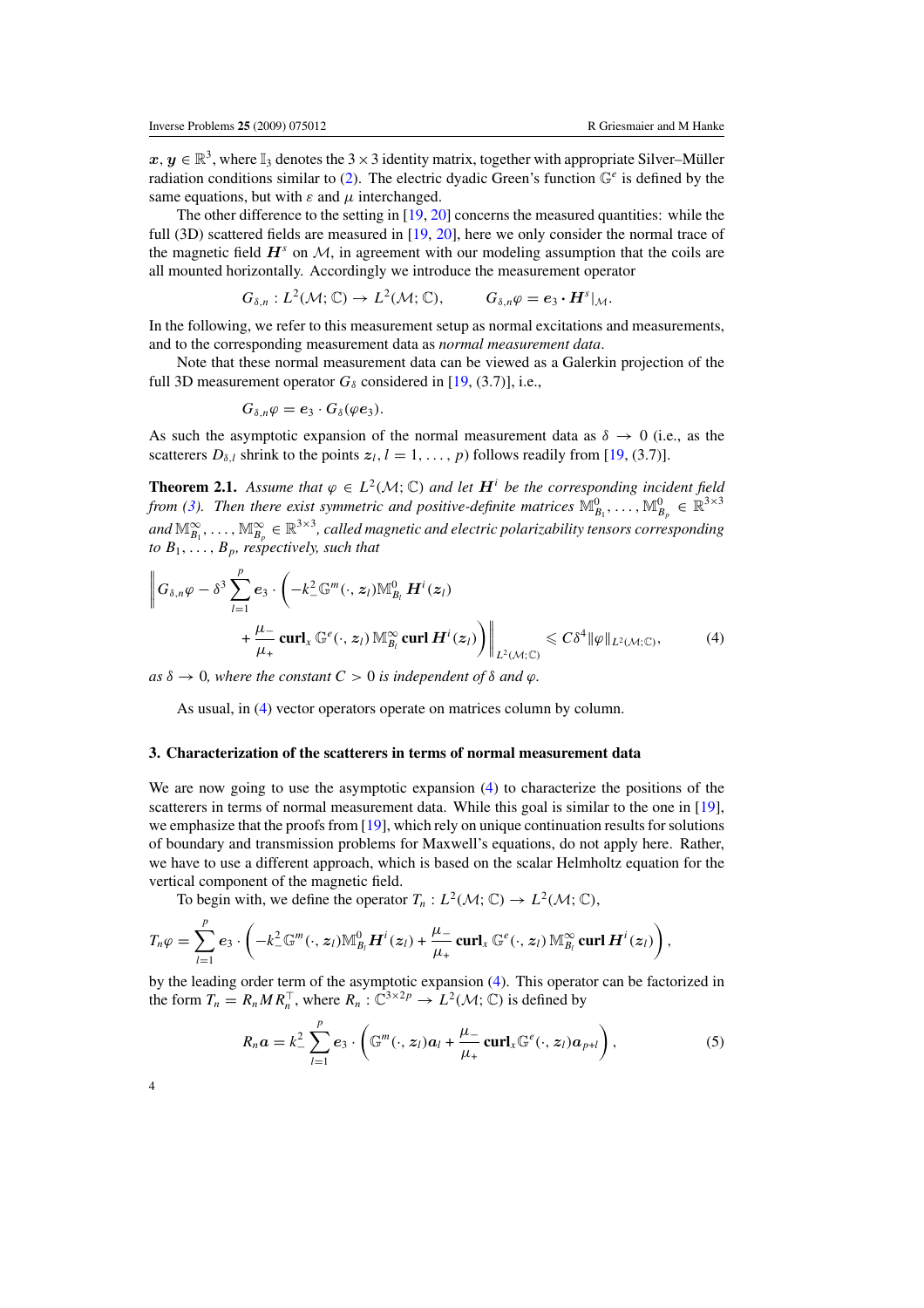<span id="page-5-0"></span>for  $\mathbf{a} = (\mathbf{a}_1, \dots, \mathbf{a}_{2p}) \in \mathbb{C}^{3 \times 2p}$ ,  $\mathbf{a}_l \in \mathbb{C}^3$ , and  $M : \mathbb{C}^{3 \times 2p} \to \mathbb{C}^{3 \times 2p}$  is defined by

$$
Ma=\frac{\mu_+}{\mu_-}\left(-\mathbb{M}_{B_1}^0a_1,\ldots,-\mathbb{M}_{B_p}^0a_p,\frac{1}{k_-^2}\mathbb{M}_{B_1}^\infty a_{p+1},\ldots,\frac{1}{k_-^2}\mathbb{M}_{B_p}^\infty a_{2p}\right).
$$

A short calculation shows that  $R_n^{\top} : L^2(\mathcal{M}; \mathbb{C}) \to \mathbb{C}^{3 \times 2p}$  is given by

$$
R_n^{\top} \varphi = \frac{\mu_-}{\mu_+} (\boldsymbol{H}^i(z_1), \ldots, \boldsymbol{H}^i(z_p), \text{curl } \boldsymbol{H}^i(z_1), \ldots, \text{curl } \boldsymbol{H}^i(z_p)),
$$

where  $H^i$  is the incident magnetic field from [\(3\)](#page-3-0) (so far, this is similar to [\[19,](#page-12-0) section 9]). Note that the operator  $T_n$  corresponds to the multi-static response matrix considered in [\[21\]](#page-12-0), and which has been decomposed analogously in that work.

One major difference to [\[19\]](#page-12-0) is the lack of injectivity of the operator *Rn*.

**Lemma 3.1.** *The operator*  $R_n$  *has a non-trivial null space given by* 

$$
\mathcal{N}(R_n) = \{0\}^p \times (\mathbb{C}e_3)^p := \{(0, \ldots, 0, t_1e_3, \ldots, t_pe_3) \mid t_1, \ldots, t_p \in \mathbb{C}\}.
$$

**Proof.** Let  $a \in \mathcal{N}(R_n)$ . Then,

$$
\tilde{\boldsymbol{H}} := k_-^2 \sum_{l=1}^p \left( \mathbb{G}^m(\cdot, \boldsymbol{z}_l) \boldsymbol{a}_l + \frac{\mu_-}{\mu} \boldsymbol{\operatorname{curl}}_{\boldsymbol{x}} \mathbb{G}^e(\cdot, \boldsymbol{z}_l) \boldsymbol{a}_{p+l} \right)
$$

together with the corresponding electric field  $\tilde{E} := -\frac{1}{i\omega\varepsilon}$  curl  $\tilde{H}$  fulfils Maxwell's equations [\(1\)](#page-3-0) in  $\mathbb{R}^3 \setminus \bigcup_{l=1}^p \{z_l\}$  and the radiation condition [\(2\)](#page-3-0), and its normal component vanishes on M, i.e.  $e_3 \cdot \tilde{H}|_{\mathcal{M}} = 0$ . Since  $e_3 \cdot \tilde{H}|_{\Sigma_d}$  is analytic, it has to vanish on  $\Sigma_d$ , and therefore,  $\tilde{H}_3 := e_3 \cdot \tilde{H}$  is a radiating solution of Helmholtz's equation  $\Delta \tilde{H}_3 + k_+^2 \tilde{H}_3 = 0$  in the half space  $\{x \in \mathbb{R}^3 \mid x \cdot e_3 > d\}$  with  $H_3|_{\Sigma_d} = 0$ . Applying the reflection principle  $H_3$ can be extended to  $\mathbb{R}^3$  by

$$
\tilde{H}_{3}^{e}(x):=\begin{cases} \tilde{H}_{3}(x), & x \cdot e_3 \geq d, \\ -\tilde{H}_{3}(\alpha(x)), & x \cdot e_3 < d, \end{cases}
$$

where *α* denotes a reflection operator given by  $\alpha : \mathbb{R}^3 \to \mathbb{R}^3$ ,  $\alpha(x) := x - 2(x \cdot e_3 - d)e_3$ . By construction  $\tilde{H}_3^e$  and  $\partial \tilde{H}_3/\partial e_3$  are continuous across  $\Sigma_d$  and  $\tilde{H}_3^e$  satisfies the Sommerfeld radiation condition. Hence  $\tilde{H}^e_3$  is a radiating solution of Helmholtz's equation  $\Delta \tilde{H}^e_3 + k^2_+ \tilde{H}^e_3 = 0$ in  $\mathbb{R}^3$ . Thus (cf [\[13](#page-12-0), p 20]),  $\tilde{H}_3^e = 0$  in  $\mathbb{R}^3$ , especially  $\tilde{H}_3 = 0$  in  $\{x \in \mathbb{R}^3 \mid x \cdot e_3 > d\}$ . By analyticity  $\tilde{H}_3 = 0$  in  $\mathbb{R}^3_+$ , and since  $[\mu \tilde{H}_3]_{\Sigma_0} = 0$  and  $[\partial \tilde{H}_3/\partial e_3]_{\Sigma_0} = 0$  (cf [\[14,](#page-12-0) p 439]), Holmgren's theorem (cf [\[25,](#page-12-0) theorem 2.2, p 41]) yields that  $H_3 = 0$  in a neighborhood of  $\Sigma_0$ in  $\mathbb{R}^3$ . Once more using analyticity we conclude that  $\tilde{H}_3 = 0$  in  $\mathbb{R}^3 \setminus \bigcup_{l=1}^p \{z_l\}$ .

Studying  $\tilde{H}_3$  close to  $z_l$ ,  $1 \leq l \leq p$ , we find that  $\lim_{t \to 0} \tilde{H}_3(z_l + tb) = 0$  for any  $b \in \mathbb{R}^3$ . Observing that  $\mathbb{G}^m(\cdot, z_l)$  and  $\mathbb{G}^e(\cdot, z_l)$  are smooth perturbations of the dyadic Green's function for the homogeneous background medium with wave number *k*<sup>−</sup> around *zl*, we find that the singularity of  $\mathbb{G}^m(\cdot, z_l)$  in  $z_l$  is of order 3, while the singularity of curl<sub>*x*</sub> $\mathbb{G}^e(\cdot, z_l)$  in  $z_l$  is only of order 2 (cf [\[18,](#page-12-0) pp 125–126] for details). More precisely, we have

$$
e_3 \cdot \mathbb{G}^m(z_l + t e_3, z_l) a_l = t^{-3} c_1(-2 a_l \cdot e_3) + \mathcal{O}(t^{-2}),
$$
  
\n
$$
e_3 \cdot \mathbb{G}^m(z_l + t(e_1 + e_3), z_l) a_l = t^{-3} c_2(-3 a_l \cdot e_1 - a_l \cdot e_3) + \mathcal{O}(t^{-2}),
$$
  
\n
$$
e_3 \cdot \mathbb{G}^m(z_l + t(e_2 + e_3), z_l) a_l = t^{-3} c_2(-3 a_l \cdot e_2 - a_l \cdot e_3) + \mathcal{O}(t^{-2})
$$

as  $t \to 0$ , where  $c_1$  and  $c_2$  are constants, and therefore  $a_l = 0$ . Furthermore,

$$
e_3 \cdot \operatorname{curl}_x \mathbb{G}^e(z_l + t \, e_1, z_l) \, a_{p+l} = t^{-2} c_3 \, a_{p+l} \cdot e_2 + \mathcal{O}(t^{-1}),
$$
  

$$
e_3 \cdot \operatorname{curl}_x \mathbb{G}^e(z_l + t \, e_2, z_l) \, a_{p+l} = t^{-2} c_3(-a_{p+l} \cdot e_1) + \mathcal{O}(t^{-1})
$$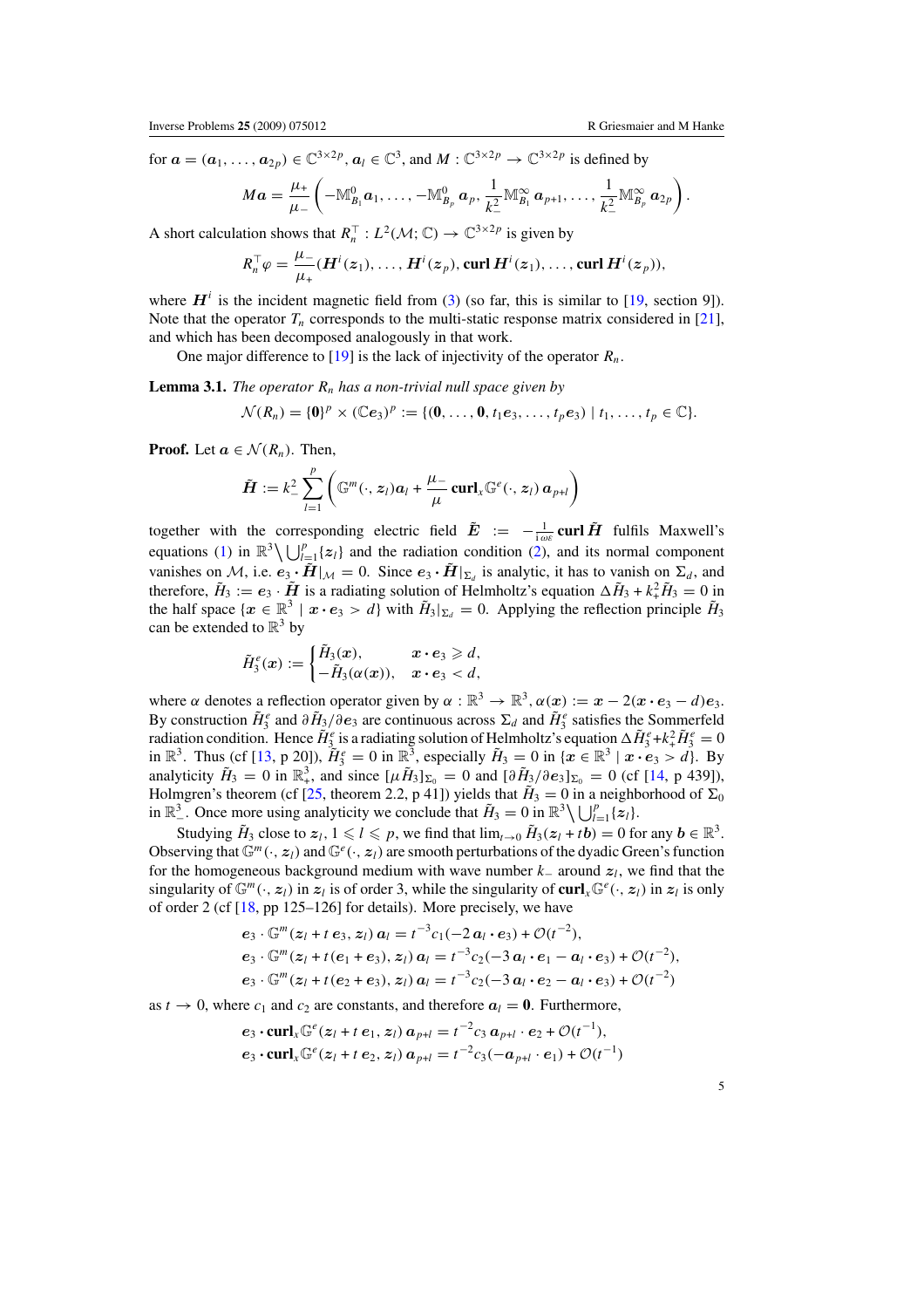<span id="page-6-0"></span>as  $t \rightarrow 0$ , where  $c_3$  is a constant, and thus  $a_{p+l}$  is a multiple of  $e_3$ . Hence,  $\mathcal{N}(R_n) \subset \{0\}^p \times (\mathbb{C} e_3)^p$ .

On the other hand,  $e_3 \cdot (\frac{1}{\mu} \text{curl}_x \mathbb{G}^e(\cdot, z_i) e_3)$  is bounded in a neighborhood of  $z_l$  (see [\[18](#page-12-0), p 125]), and therefore an entire solution of a transmission problem for Helmholtz's equation satisfying the Sommerfeld radiation condition. Hence,  $e_3 \cdot (\frac{1}{\mu} \operatorname{curl}_x \mathbb{G}^e(\cdot, z_l) e_3) = 0$  (cf [\[26](#page-12-0)] if *k* ∈ ℝ, and [\[28,](#page-12-0) proposition 2.3] if *k* ∉ ℝ), and we obtain that  $\{0\}^p \times (\mathbb{C} e_3)^p \subset \mathcal{N}(R_n)$ .  $\Box$ 

The non-injectivity of  $R_n$  distinguishes normal measurement data from fully threedimensional measurement data (or tangential data), and has fundamental consequences on MUSIC reconstruction methods, because the dimension of the essential range of the measurement operator  $G_{\delta,n}$  changes.

**Proposition 3.1.** *The range of*  $T_n$  *has dimension* 5*p and is given by* 

$$
\mathcal{R}(T_n) = \text{span}_{\mathbb{C}}\{e_3 \cdot \mathbb{G}^m(\cdot, z_l)e_{j_1}, e_3 \cdot \text{curl}_x \mathbb{G}^e(\cdot, z_l)e_{j_2}\}
$$
  
 
$$
|j_1 = 1, 2, 3; j_2 = 1, 2; l = 1, ..., p\}.
$$

**Proof.** Since  $\mathcal{R}(R_n)$  is finite dimensional and *M* is symmetric, we find that

$$
\mathcal{R}(R_n) = \mathcal{N}(R_n^{\top})^a \quad \text{and} \quad \mathcal{R}(R_n M R_n^{\top}) = \mathcal{N}(R_n M R_n^{\top})^a, \tag{6}
$$

where  $\mathcal{N}(R_n^{\top})^a$  and  $\mathcal{N}(R_n M R_n^{\top})^a$  denote the annihilators of  $\mathcal{N}(R_n^{\top})$  and  $\mathcal{N}(R_n M R_n^{\top})$ , respectively, in  $L^2(\mathcal{M}; \mathbb{C})$ . Furthermore, for  $\phi \in \mathcal{N}(R_n M R_n^{\top})$  we have

$$
0 = \langle \phi, R_n M R_n^\top \phi \rangle_{\mathcal{M}} = \langle R_n^\top \phi, M R_n^\top \phi \rangle_{\mathbb{C}^{3 \times 2p}},
$$

and hence we can use the positive definiteness of the electric and magnetic polarizability tensors to conclude that  $\phi \in \mathcal{N}(R_n^{\top})$ . It follows that  $\mathcal{N}(R_n M R_n^{\top}) \subset \mathcal{N}(R_n^{\top})$ , and therefore we have  $\mathcal{R}(R_n) \subset \mathcal{R}(R_n M R_n^{\top})$  according to (6). Thus we have shown that  $\mathcal{R}(R_n) = \mathcal{R}(T_n)$ , and the assertion is now a consequence of [\(5\)](#page-4-0) and lemma [3.1.](#page-5-0)

For the implementation of a MUSIC algorithm it is essential to characterize the range of *T<sub>n</sub>* in terms of the positions of the infinitesimal scatterers. In [\[19\]](#page-12-0), it has been shown that for full 3D measurements (and the same applies for tangential data, too) the trace of the magnetic field of a (magnetic or electric) dipole on  $M$  belongs to the range of the leading order term of the asymptotic expansion of the corresponding measurement operator, if and only if the location of the dipole coincides with the position of any one of the scatterers. As indicated by proposition 3.1 the situation is slightly more delicate for normal measurement data:

**Proposition 3.2.** Let 
$$
\mathbf{d} = (d_1, d_2) \in (\mathbb{C}^3 \times \mathbb{C}^3) \setminus (\{0\} \times (\mathbb{C}e_3)), \mathbf{y} \in \mathbb{R}^3
$$
 and  

$$
g_{y,d}^n := e_3 \cdot (\mathbb{G}^m(\cdot, \mathbf{y}) \mathbf{d}_1 + \mathbf{curl}_x \mathbb{G}^e(\cdot, \mathbf{y}) \mathbf{d}_2)|_{\mathcal{M}}.
$$
 (7)

*Then,*  $g_{y,d}^n \in \mathcal{R}(T_n)$  *if and only if*  $y \in \{z_1, \ldots, z_p\}$ .

**Proof.** If  $g_{y,d}^n \in \mathcal{R}(T_n)$  then we can write  $g_{y,d}^n$  as

$$
g_{y,d}^n = \sum_{l=1}^p (e_3 \cdot \mathbb{G}^m(\cdot, z_l) a_l + e_3 \cdot \operatorname{curl}_x \mathbb{G}^e(\cdot, z_l) a_{l+p})) \qquad \text{on} \quad \mathcal{M},
$$

with  $a_1, \ldots, a_p \in \mathbb{C}^3$  and  $a_{p+1}, \ldots, a_{2p} \in \mathbb{C}^3 \setminus (\mathbb{C}e_3)$  according to proposition 3.1. Moreover,

$$
\boldsymbol{H}^{a}:=\sum_{l=1}^{p}\left(\mathbb{G}^{m}(\cdot,z_{l})\boldsymbol{a}_{l}+\frac{\mu_{+}}{\mu}\operatorname{\mathbf{curl}}_{x}\mathbb{G}^{e}(\cdot,z_{l})\boldsymbol{a}_{l+p}\right)
$$

6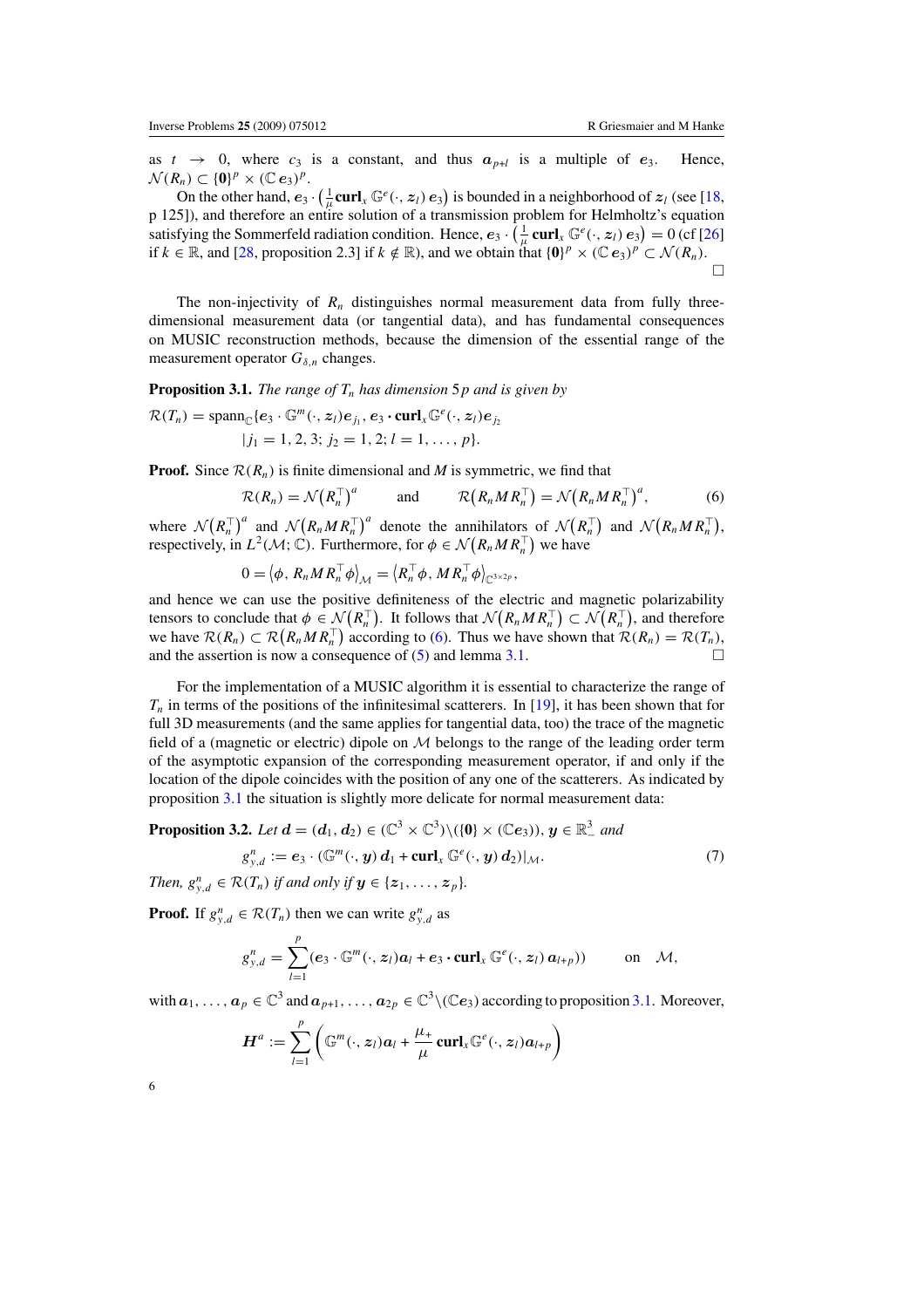<span id="page-7-0"></span>as well as

$$
\boldsymbol{H}^d := \mathbb{G}^m(\cdot,\boldsymbol{y})\,\boldsymbol{d}_1 + \frac{\mu_+}{\mu}\operatorname{\mathbf{curl}}_{\boldsymbol{x}}\mathbb{G}^e(\cdot,\boldsymbol{y})\,\boldsymbol{d}_2
$$

together with the corresponding electric fields fulfil Maxwell's equations [\(1\)](#page-3-0) in  $\mathbb{R}^3 \setminus (\bigcup_{l=1}^p \{z_l\} \cup \{y\})$  and the radiation condition [\(2\)](#page-3-0). Since their normal components coincide on  $\mathcal{M}, \tilde{H} := H^a - H^d$  together with the associated electric field  $\tilde{E}$  is a radiating solution of  $(1)$  in  $\mathbb{R}^3 \setminus (\bigcup_{l=1}^p \{z_l\} \cup \{y_l\})$  with vanishing normal component on *M*, i.e.  $e_3 \cdot \tilde{H}|_{\mathcal{M}} = 0$ . As in the proof of lemma [3.1](#page-5-0) we conclude that  $\tilde{H}_3 = 0$  in  $\mathbb{R}^3 \setminus (\bigcup_{l=1}^p \{z_l\} \cup \{y_l\})$ , which means that  $H_3^a = H_3^d$  in  $\mathbb{R}^3 \setminus (\bigcup_{l=1}^p \{z_l\} \cup \{y_l\})$ . However, this implies that  $y \in \{z_1, \ldots, z_p\}$ , which shows the necessity of this condition. Its sufficiency is a consequence of proposition  $3.1$ .  $\Box$ 

In other words, the so-called test dipoles  $g_{y,d}^n$  to be used in the MUSIC algorithm must not correspond to electric dipoles with a vertical polarization. Note that, in contrast to [\[19\]](#page-12-0), the magnetic field  $\hat{H}$  constructed in the proof of proposition [3.2](#page-6-0) is not vanishing in general—only its vertical component is.

#### **4. The MUSIC reconstruction method**

To implement the range characterization from proposition [3.2](#page-6-0) in a MUSIC algorithm, we employ a three-dimensional grid of test points  $y \in \mathbb{R}^3_-$  in some region of interest contained in the lower half space, and consider test dipoles  $g_{y,d}^n$  as in proposition [3.2.](#page-6-0)

As the operator  $T_n$  has finite rank, we can define the orthogonal projection *P* :  $L^2(\mathcal{M}; \mathbb{C}) \rightarrow \mathcal{R}(T_n)$  on the range of  $T_n$ , with which the angle  $\beta(y)$  between  $g_{y,d}^n$ and  $\mathcal{R}(T_n)$  is given by

$$
\cot \beta(\boldsymbol{y}) = \frac{\|P g^n_{y,d}\|_{L^2(\mathcal{M};\mathbb{C})}}{\|(I - P)g^n_{y,d}\|_{L^2(\mathcal{M};\mathbb{C})}}, \qquad \boldsymbol{y} \in \mathbb{R}^3_-,
$$

where *I* denotes the identity operator. Then proposition [3.2](#page-6-0) yields that

$$
y \in \{z_1, ..., z_p\} \iff \beta(y) = 0 \iff \cot \beta(y) = \infty.
$$
 (8)

As

$$
T_n = \frac{1}{\delta^3} G_{\delta,n} + O(\delta)
$$

by theorem [2.1,](#page-4-0) we can approximate the projection *P* by the projection

$$
P_{5p}^{\delta}: L^{2}(\mathcal{M}; \mathbb{C}) \rightarrow \mathrm{span}_{\mathbb{C}}\big\{u_{1}^{\delta}, \ldots, u_{5p}^{\delta}\big\}
$$

on the essential range of  $G_{\delta,n}$ , i.e., our normal measurement data, which is spanned by the left singular vectors  $u_1^{\delta}, \ldots, u_{5p}^{\delta}$  of the 5*p* largest singular values of  $G_{\delta,n}$ . Therewith, we approximate

$$
\cot \beta(\boldsymbol{y}) \approx \frac{\|P_{5p}^{\delta} g_{y,d}^n\|_{L^2(\mathcal{M};\mathbb{C})}}{\|(I - P_{5p}^{\delta}) g_{y,d}^n\|_{L^2(\mathcal{M};\mathbb{C})}} =: \cot \beta_{5p}^{\delta}(\boldsymbol{y}). \tag{9}
$$

In view of (8), cot  $\beta_{5p}^{\delta}(y)$  should be large for test points *y* which are close to the points  $z_1, \ldots, z_p$ , and hence, the positions of the scatterers can be visualized, for example, by plotting cot  $\beta_{5p}^{\delta}$  or isosurfaces of this indicator function in the region of interest.

Following [\[9\]](#page-11-0), the unknown number of scatterers  $p \in \mathbb{N}$  could be found by estimating the dimension of the essential range of  $G_{\delta}$ , which amounts to searching for a reasonable gap in the set of singular values. However, in our numerical tests we found that this approach only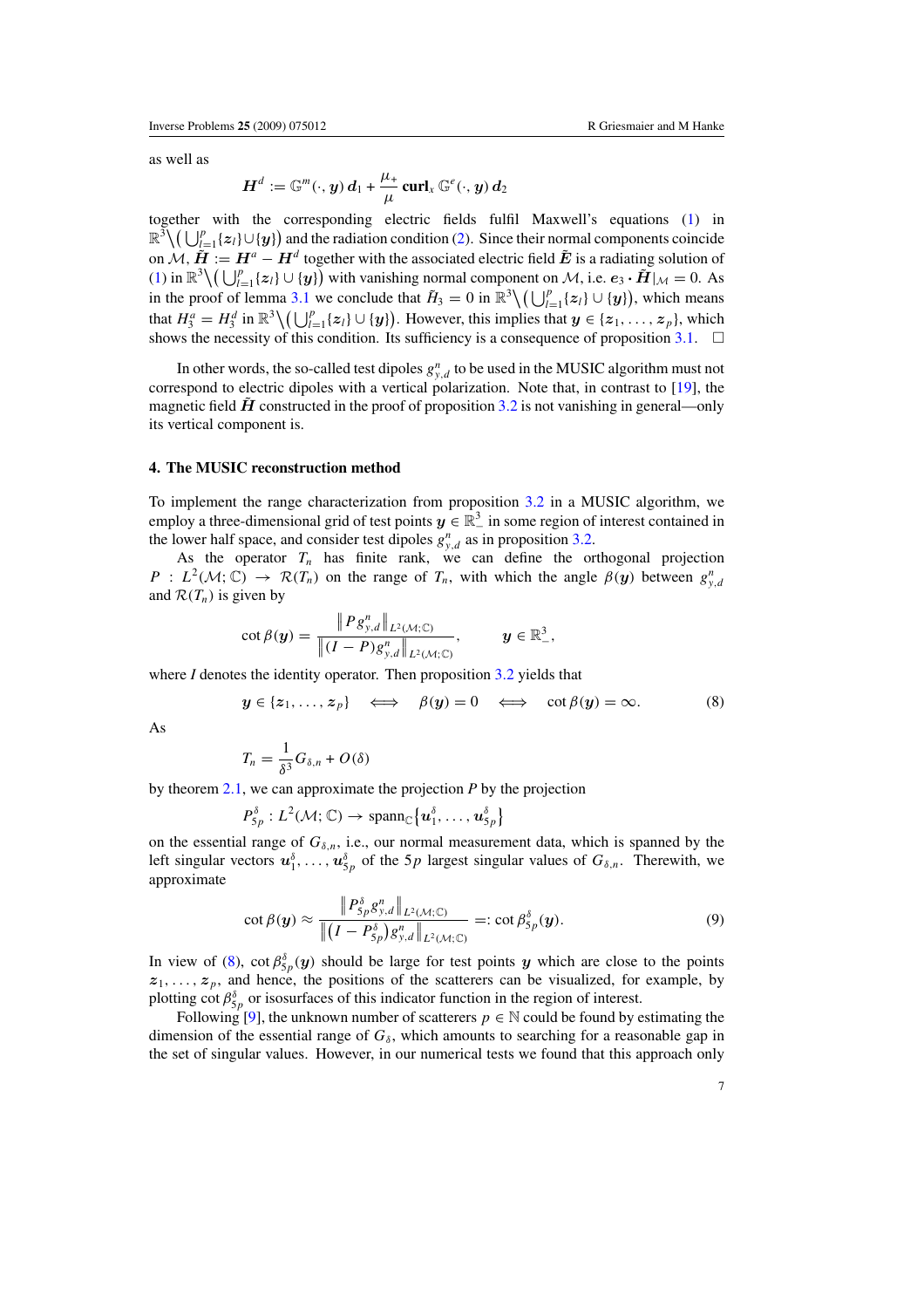works well if the scatterers are very small compared to (i) the distances between each other and (ii) their distance to the interface. Furthermore, the signal-to-noise ratio must not be too small. A more stable way to estimate *p* is to visualize cot  $\beta_l^{\delta}$  from [\(9\)](#page-7-0) for increasing values  $l = 5, 10, 15, 20, \ldots$  Typically, the number of reconstructed scatterers increases with *l* until all scatterers have been found. We refer to  $[9, 20]$  $[9, 20]$  $[9, 20]$  $[9, 20]$  for numerical tests of these strategies.

We illustrate the MUSIC algorithm with normal measurement data by means of some numerical examples, and we compare the reconstructions to those in [\[19](#page-12-0), [20\]](#page-12-0) obtained from fully three-dimensional excitations and measurements. As in [\[19,](#page-12-0) [20](#page-12-0)] we therefore consider a two-layered background medium, where  $\varepsilon_+ = \varepsilon_0 = 8.85 \times 10^{-12}$  Fm<sup>-1</sup> and  $\mu_+ = \mu_0 =$  $8.85 \times 10^{-12}$  Hm<sup>-1</sup>, and

$$
\varepsilon_{-} = \varepsilon_{0} \left( \varepsilon_{r} + \mathrm{i} \frac{\sigma}{\omega \varepsilon_{0}} \right) = (0.867 + \mathrm{i} 59.5) \times 10^{-10} \, \mathrm{Fm}^{-1},
$$
  

$$
\mu_{-} = (1 + \chi) \mu_{0} = 1.26 \times 10^{-6} \, \mathrm{Hm}^{-1},
$$

modeling air and soil, respectively. The particular parameters  $\sigma = 7.5 \times 10^{-4}$  Sm<sup>-1</sup>,  $\chi$  $1.9 \times 10^{-5}$ , and  $\varepsilon_r = 9.8$ , which we use for the lower half space refer to measurement data for a poor clay sand (cf [\[22](#page-12-0)]).

The measurement device in this example operates on a square M of size  $50 \times 50 \text{ cm}^2$ parallel to the surface of ground with its center 10 cm above the origin *(*0*,* 0*,* 0*)*. Modeling a device of 36 coils we impose vertically polarized magnetic dipoles with a frequency of 20 kHz on a  $6 \times 6$  equidistant grid on M, simulate the vertical components of the resulting scattered fields, and evaluate these fields on the same grid, using a Nyström's method for twolayered background media. This yields a  $36 \times 36$  matrix  $G_{\delta,n}^h$  approximating the measurement operator  $G_{\delta,n}$ . The wave numbers in this example are  $k_{+} = 4.22 \times 10^{-4} \text{ m}^{-1}$  in air and  $k = (7.77 + i7.66) \times 10^{-3}$  m<sup>-1</sup> in soil, which corresponds to wave lengths  $\lambda_+ = 14.9$  km and  $\lambda_{-} = 0.81$  km.

As a test case, two perfectly conducting ellipsoidal obstacles with semi-axes of length *(*2*,* 2*,* 0*.*5*)* cm and *(*2*,* 1*,* 4*)* cm, respectively, are assumed to be buried in the lower half space. The centers of the two scatterers are located at *(*10*,* −15*,* −10*)* cm and *(*−15*,* 10*,* −30*)* cm, respectively. Observe that the scattering objects are smaller than the wavelengths in both half spaces by many orders of magnitude. Our simulated forward data contain an estimated numerical error of 1*.*1%, and additionally we add 3% uniformly distributed error to simulate measurement errors (noise).

In the MUSIC reconstruction method we use the test function  $g_{y,d}^n$  from [\(7\)](#page-6-0) with polarization vector  $d = (e_3, 0)$ . Its numerical implementation is the same that has been used in [\[19](#page-12-0), [20](#page-12-0)]. We compute the singular value decomposition of the matrix  $G_{\delta,n}^h$ , and use the left singular vectors to approximate the indicator function cot  $\beta_{10}^{\delta}$  from [\(9\)](#page-7-0) on a three-dimensional equidistant grid with step size 0.5 cm in the region of interest  $[-25, 25]^2 \times [-40, 0]$  cm<sup>3</sup> in the lower half space.

Figure [1](#page-9-0) shows cross-sectional plots of  $\cot \beta_{10}^{\delta}(y)$  at  $y_3 = -10$  and  $y_3 = -30$  cm, respectively. According to proposition [3.2](#page-6-0) the local maxima of cot  $\beta_{10}^{\delta}$  indicate the approximate positions of the scatterers, but the values of these local maxima are not necessarily the same for each scatterer; they rather depend on the quality of the approximation in [\(9\)](#page-7-0), and therefore on the size and position of the scatterers itself, but also on the noise level.

The left-hand plot in figure [2](#page-9-0) shows isosurface plots of cot  $\beta_{10}^{\delta}$  and their projections on the coordinate planes. This yields a three-dimensional visualization which provides a certain impression on the approximate positions of buried objects. The smaller these isosurfaces are, the better the positions of the scatterers can be estimated from such plots. On the other hand, the threshold cannot be too large, as the isosurfaces should not degenerate to a point, or even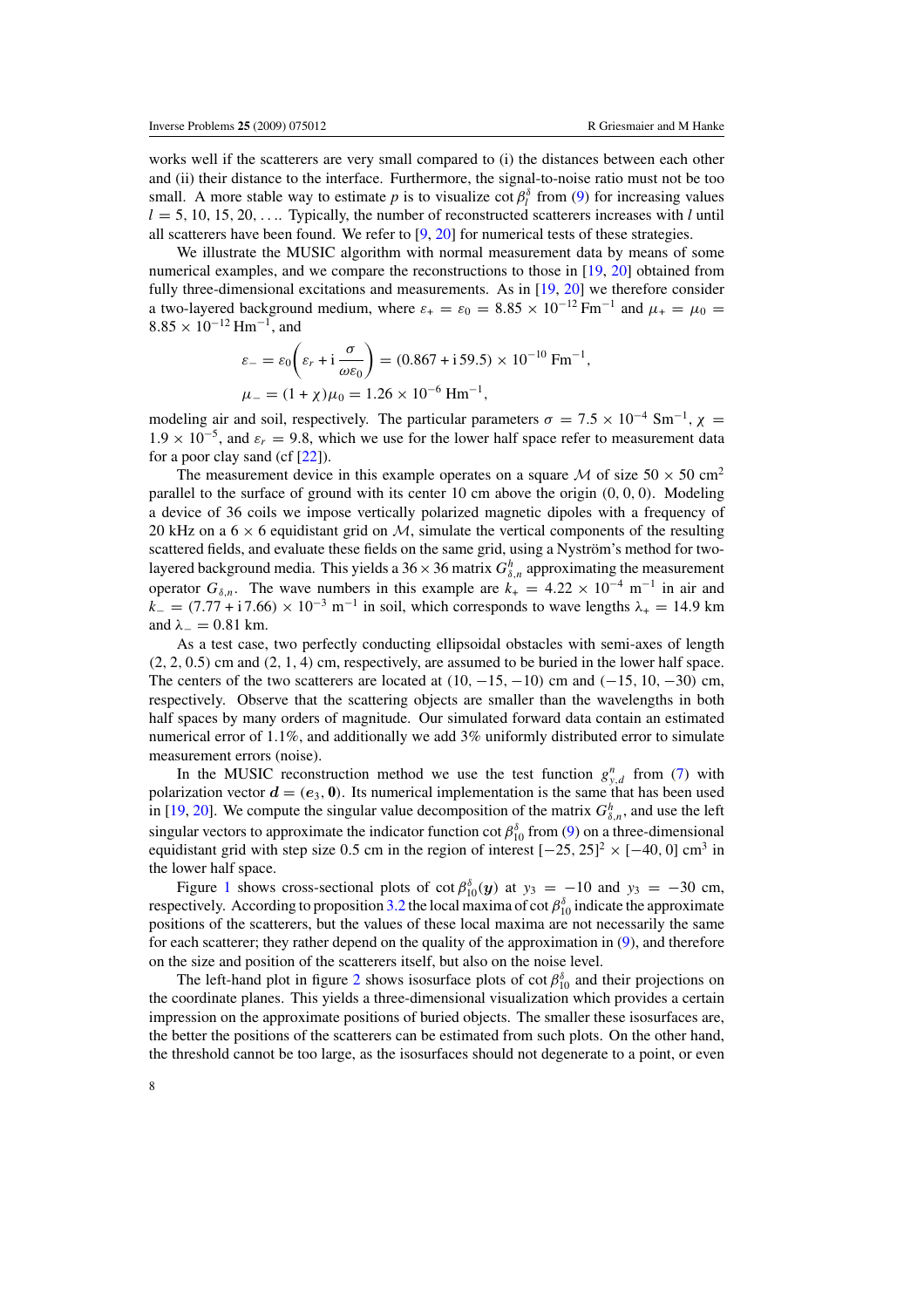<span id="page-9-0"></span>

**Figure 1.** Cross-sectional plots of  $\cot \beta_{10}^{\delta}(y)$  at  $y_3 = -10$  cm (left) and  $y_3 = -30$  cm (right).



Figure 2. Reconstruction from normal measurement data (left) versus reconstruction from full three-dimensional measurement data (right).

an empty set, to be clearly visible. Also, as we have argued before, a reasonable threshold value will vary with each individual scatterer. We therefore use different thresholds in different areas of the region of interest, and we determine the corresponding values for cot  $\beta_{10}^{\delta}$  from a visual inspection of several cross-sectional plots with different heights *y*<sup>3</sup> as in figure 1. Here, the isosurface corresponding to the upper obstacle uses the threshold cot  $\beta_{10}^{\delta} = 30$ , while the other one corresponds to cot  $\beta_{10}^{\delta} = 35$ . It should be possible to develop an automatical routine for finding reasonable thresholds, but this is beyond the scope of this paper.

For comparison the right-hand plot in figure 2 shows reconstructions obtained from fully three-dimensional excitations and measurements as discussed in [\[19](#page-12-0), [20](#page-12-0)]. Here the forward data are computed by the same Nyström method as before, containing 3.4% estimated relative numerical error and additional 3% uniformly distributed data noise. The isosurface corresponding to the upper obstacle is given by cot  $\tilde{\beta}_{12}^{\delta} = 45$  and the other one corresponds to cot  $\tilde{\beta}_{12}^{\delta} = 55$ . The angle  $\tilde{\beta}_{12}^{\delta}$  is defined similar to [\(9\)](#page-7-0), but instead of the left singular vectors of  $G_{\delta,n}^h$  the left singular vectors of the measurement operator corresponding to the three-dimensional excitation and measurement data are used, and the test function  $g_{y,d}^n$  is replaced by  $g_{y,d} := (\mathbb{G}^m(\cdot, y) d_1 + \text{curl}_y \mathbb{G}^e(\cdot, y) d_2)|_{\mathcal{M}}$  with  $d_1 = e_3$  and  $d_2 = 0$ . As both,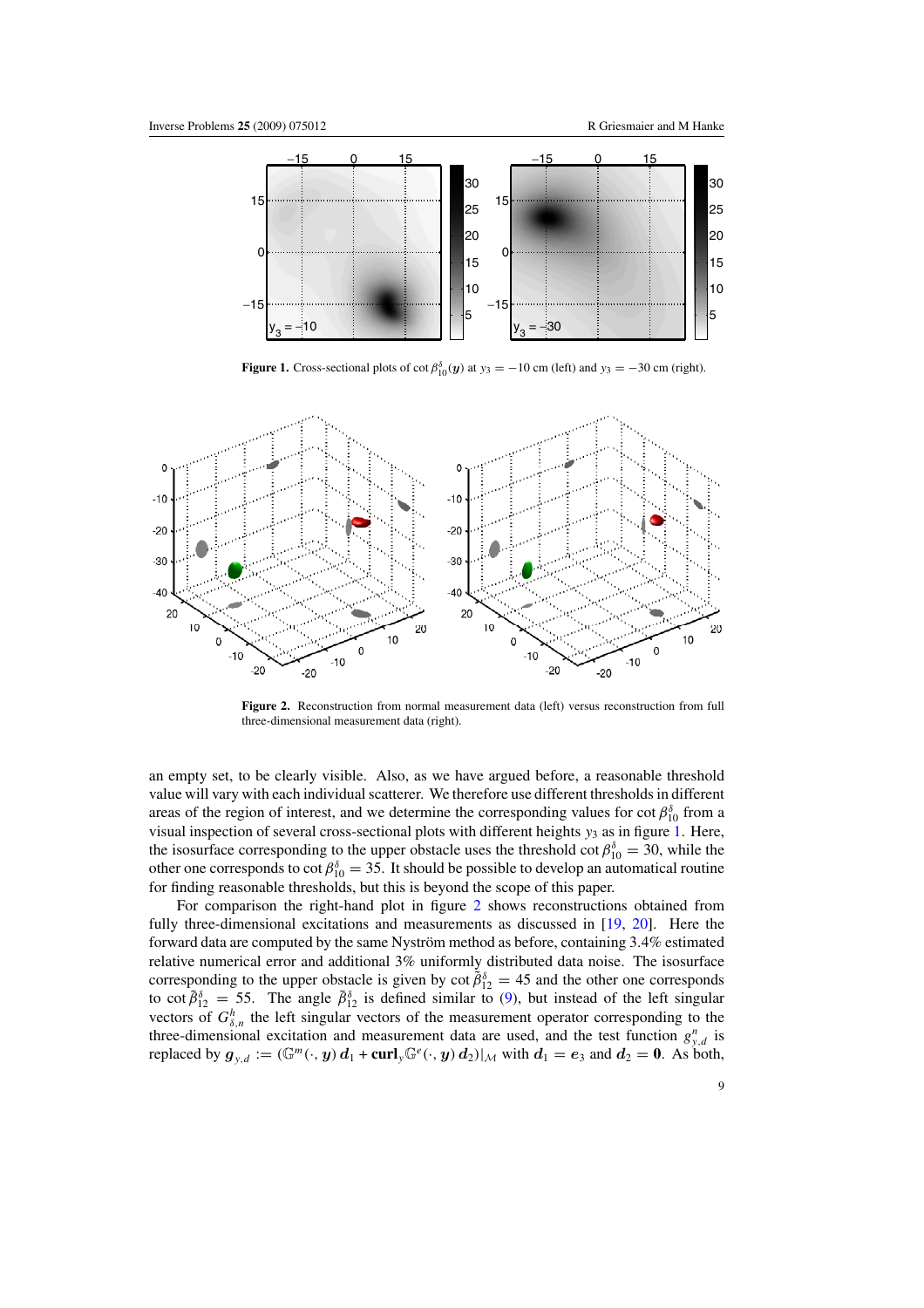<span id="page-10-0"></span>

Figure 3. Reconstruction from normal measurement data with 10% noise (left) and 25% noise (right).



**Figure 4.** Singular values of the measurement operators  $G_{\delta,n}^h$  (+ without additional noise,  $\circ$  with 3% noise,  $\nabla$  with 10% noise,  $\Delta$  with 25% noise,  $\Box$  with 50% noise).

the test functions and the measurement data are different in the two setups, it is no surprise that the thresholds chosen in the two subplots of figure [2](#page-9-0) are different as well.

For both settings the MUSIC algorithm detects the two scatterers at about the correct location; even the shape of the isosurfaces nicely agrees with the general shape of the scatterers, although this is not supported by our theory. The two reconstructions are of comparable quality, but the method presented here uses only one-ninth of the data used by the original method from [\[19](#page-12-0), [20](#page-12-0)].

In an attempt to study the effect of noise on our algorithm, we show in figure 3 two reconstructions for the same forward problem as above (normal measurement data only), but based on data that have been perturbed by 10% and 25% additive noise, respectively. With 10% noise the positions of the scatterers are still relatively well reconstructed, whereas with 25% noise the position of the lower object has been misplaced by about 10 cm. Still, these are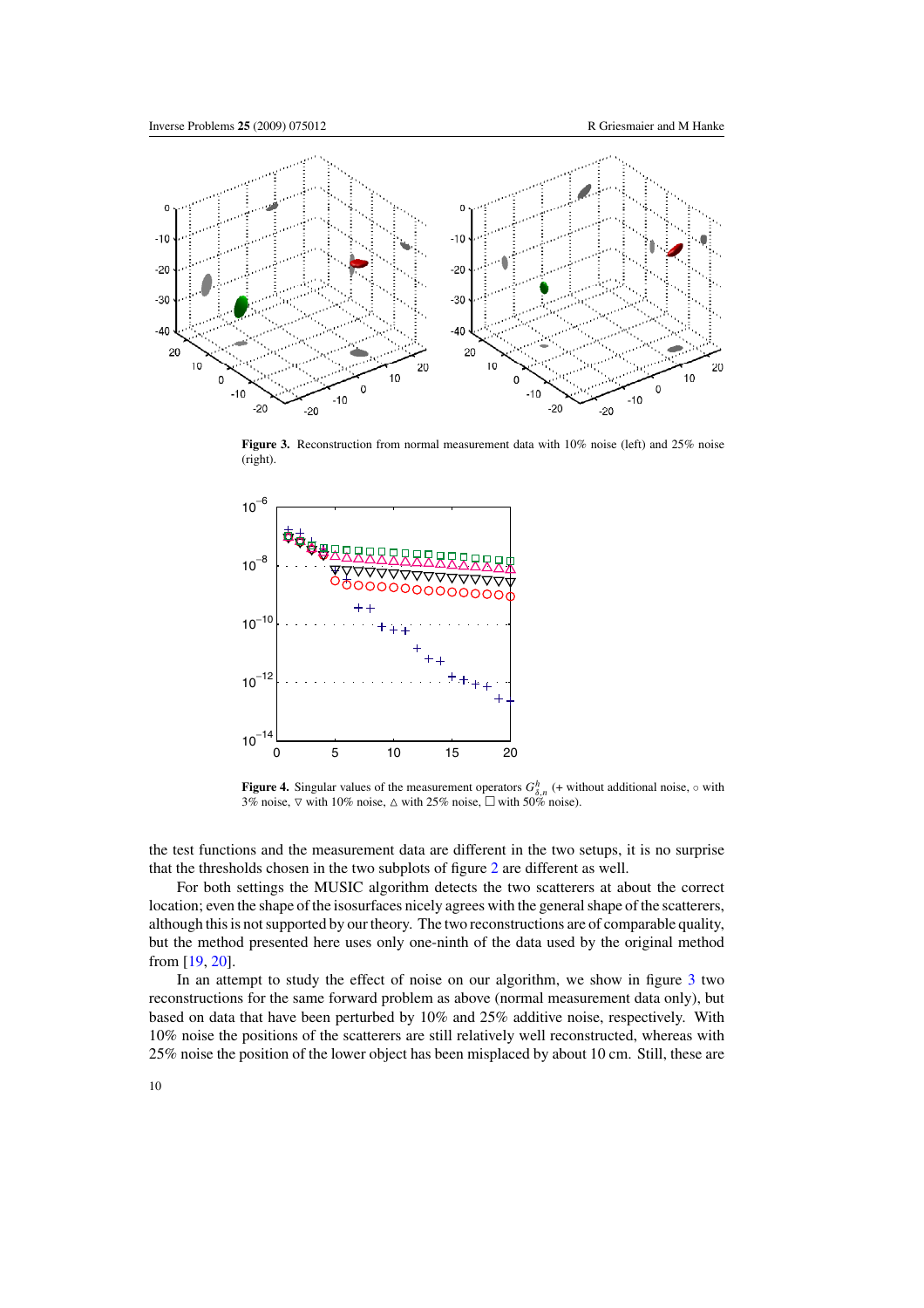<span id="page-11-0"></span>excellent results which do benefit to some extent from the fact that the signals from the two scatterers within the data have approximately equal strength.

When we increase the noise level even further, then the reconstructions show only one object located closely to the center of mass of the union of the two scatterers. This is due to the fact that then only three singular values of  $G_{\delta,n}^h$  stick out of the noise level (cf figure [4\)](#page-10-0), and the corresponding singular vectors contain too little information to distinguish the two scatterers.

For a more detailed study of the resolution and the robustness of MUSIC methods for electromagnetic subsurface exploration we refer to [\[20\]](#page-12-0).

# **5. Conclusions**

Our theoretical results show that the MUSIC algorithm can be used to detect small objects from time-harmonic electromagnetic scattering data using normal excitations and measurements only. We have exemplified that the reconstructed positions of the scatterers are comparable to those obtained from full three-dimensional excitations and measurements. We have also seen that in practice the applicability will ultimately depend on the accuracy with which the scattered field can be measured.

# **Acknowledgments**

The authors are grateful to Roland Potthast and his group for providing their codes from [\[15](#page-12-0)] to generate the forward data for the numerical examples, and to Christoph Schneider for his code for the linear sampling method from [\[17](#page-12-0)], which has been adapted to implement the MUSIC reconstruction method presented here. We are also pleased to thank Habib Ammari for his support and for many interesting discussions in the course of this project.

#### **References**

- [1] Ammari H, Griesmaier R and Hanke M 2007 Identification of small inhomogeneities: asymptotic factorization *Math. Comput.* **76** 1425–48
- [2] Ammari H, Iakovleva E and Kang H 2005 Reconstruction of a small inclusion in a two-dimensional open waveguide *SIAM J. Appl. Math.* **65** 2107–27
- [3] Ammari H, Iakovleva E and Lesselier D 2005 Two numerical methods for recovering small electromagnetic inclusions from scattering amplitude at a fixed frequency *SIAM J. Sci. Comput.* **27** 130–58
- [4] Ammari H, Iakovleva E and Lesselier D 2005 A MUSIC algorithm for locating small inclusions buried in a half–space from the scattering amplitude at a fixed frequency *Multiscale Model. Simul.* **3** 597–628
- [5] Ammari H, Iakovleva E, Lesselier D and Perrusson G 2007 MUSIC-type electromagnetic imaging of a collection of small threedimensional bounded inclusions *SIAM J. Sci. Comput.* **29** 674–709
- [6] Ammari H and Kang H 2004 *Reconstruction of Small Inhomogeneities from Boundary Measurements* (*Lecture Notes in Math.* vol 1846) (Berlin: Springer)
- [7] Ammari H and Kang H 2007 *Polarization and Moment Tensors with Applications to Inverse Problems and Effective Medium Theory* (*Appl. Math. Sci.* vol 162) (Berlin: Springer)
- [8] Arens T, Lechleiter A and Luke D A MUSIC for extended scatterers as an instance of the factorization method *SIAM J. Appl. Math.* at press
- [9] Brühl M, Hanke M and Vogelius M S 2003 A direct impedance tomography algorithm for locating small inhomogeneities *Numer. Math.* **93** 635–54
- [10] Bruschini C 2000 Metal detectors in civil engineering and humanitarian demining: overview and tests of a commercial visualizing system *INSIGHT-Non-Destr. Test. Condition Monit.* **42** 89–97
- [11] Cakoni F and Colton D 2006 *Qualitative Methods in Inverse Scattering Theory. An Introduction* (Interact. Mech. Math.) (Berlin: Springer)
- [12] Cheney M 2001 The linear sampling method and the MUSIC algorithm *Inverse Problems* **17** 591–5